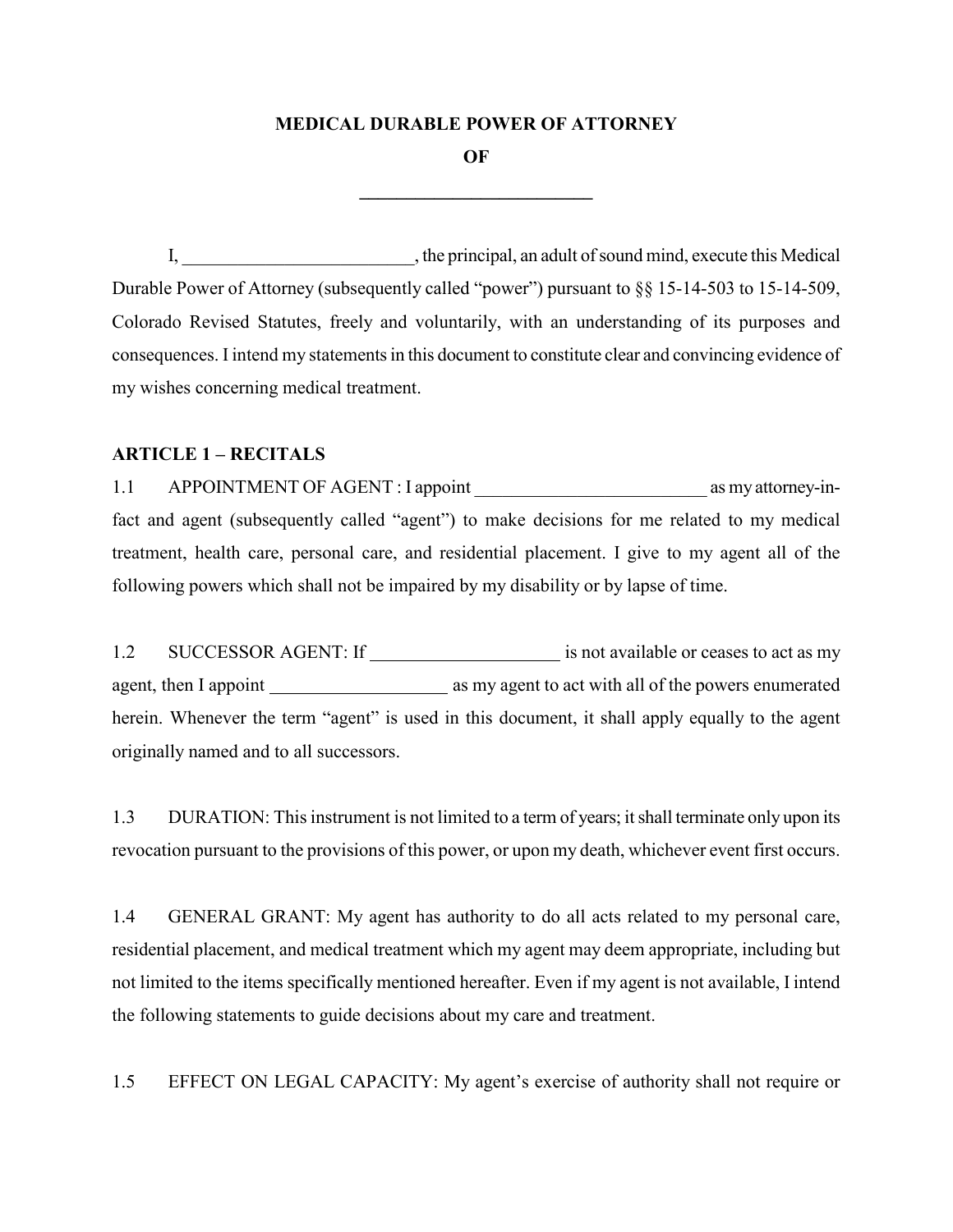imply a formal adjudication of my incapacity.

1.6 HIPAA PERSONAL REPRESENTATIVE: My agent under this instrument is hereby designated as my "Personal Representative" as defined by Public Law 104-191 and supporting CFRs, otherwise known as the Health Insurance Portability and Accountability Act of 1996, as amended, or HIPAA. This "Personal Representative" may view my medical records, execute releases of confidential information from medical providers and insurers or other third parties, and shall be considered my "personal representative" for health care disclosure under HIPAA. This authorization and consent to disclosure shall apply whether or not I continue to have the capacity to give informed consent, and is effective immediately upon signing of this instrument. I further consent to and direct covered entities to provide my protected health information to my "personal representative" at any time upon his or her request.

1.7 COMMUNCATION: I expressly authorize my agent to communicate decisions to any medical provider verbally, in person, by telephone, via email, via web conference including but not limited such services as Skype, FaceTime, or in any other manner appropriate to the circumstances. Further, I expressly hold harmless any medical provider for relying on such communications of decisions and directions by my agent. The express purpose of this provision is to foster decision making by my agent in remote or indirect manners that may be necessary or advisable given whatever circumstances accompany such decision making.

## **ARTICLE 2 – HEALTH AND PERSONAL POWERS**

2.1 INSTRUCTIONS CONCERNING MEDICAL EVALUATIONS AND TREATMENT: I want to leave my friends and persons who care about me with assurances of my love, and without the burdens of guilt or conflict. My purposes in leaving these instructions are to alleviate uncertainty and discord that otherwise may arise in connection with decisions about my medical care and to clarify instructions to my health care providers. My agent's authority includes, but is not limited to, decisions concerning consent to, and refusal of, artificial life support, medical treatment, surgery and other medical procedures; artificial nourishment and hydration; cardiopulmonary and other types of resuscitation, assisted respiration and ventilation support (including Do Not Resuscitate ("DNR") orders and CPR directives); amputation of my limbs; blood transfusions; experimental drugs and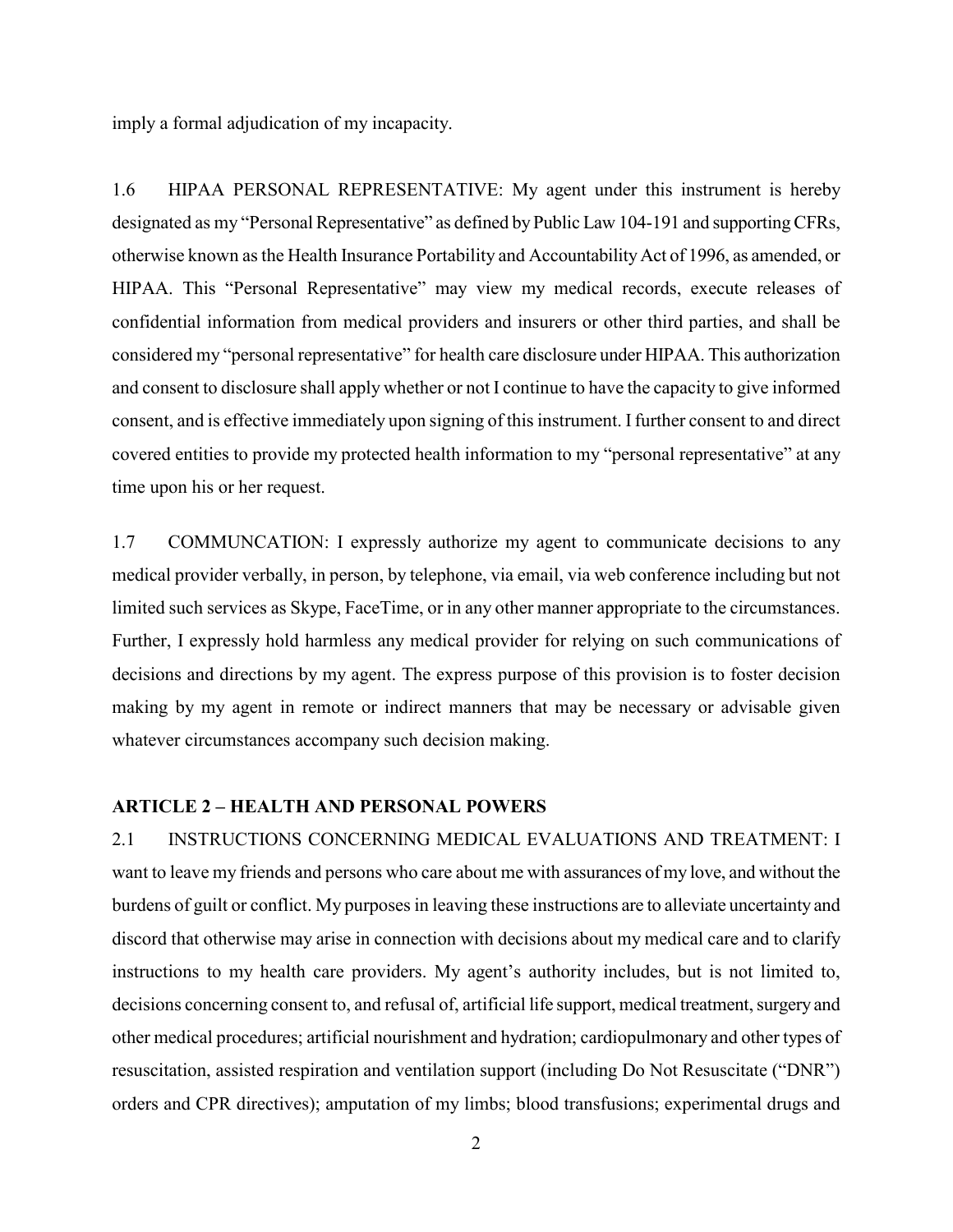medical procedures; pharmaceutical products; and arrangements for my long term care. I affirm my belief in the importance and value of my personal dignity, both in living and in dying.

2.2 LONG TERM OR HOSPICE CARE: My agent is authorized to select a facility for my nursing, convalescent or hospice care and to establish my residence therein if, in my agent's sole and exclusive discretion, such facility provides the quality of care appropriate for my medical needs and mental condition. For the purposes of arranging or providing long term care, my agent has authority to arrange for my transportation and establish my legal residence within or beyond the state of Colorado.

2.3 MEDICAL RECORDS AND ADMISSIONS TO HEALTH CARE FACILITIES: My agent may have access to all of my medical information and records; may disclose medical and related information concerning my treatment to appropriate persons or entities; may admit or transfer me to such hospitals, hospices, or treatment facilities as my agent deems to be in my best interests; and may retain and discharge physicians and other medical advisors.

2.4 HIPAA PROTECTED HEALTH INFORMATION AUTHORIZATION: My agent acting under this instrument has current authority to make decisions for me related to my health care. Accordingly, I confirm that in connection therewith, my agent is my personal representative for all purposes relating to my protected health information, pursuant to HIPAA and regulations thereunder, in particular, 45 C.F.R. § 164.502(g)(1) and (2), and under Colorado state law, C.R.S. § 15-14- 506(3).

2.5 COMFORT CARE AND PAIN RELIEF: My comfort and freedom from pain are important for my agent and physician to maintain, insofar as possible. I authorize my agent to consent on my behalf to the administration of whatever pain-relieving drugs and surgical pain relieving procedures my agent, upon medical advice, believes may provide comfort to me, even though such drugs or procedures may lead to pharmaceutical addictions, lower blood pressure, lower levels of breathing, or may hasten my death. Even if artificial life support or aggressive medical treatment has been withdrawn or refused, I want to be kept as comfortable as possible, and I do not want to be neglected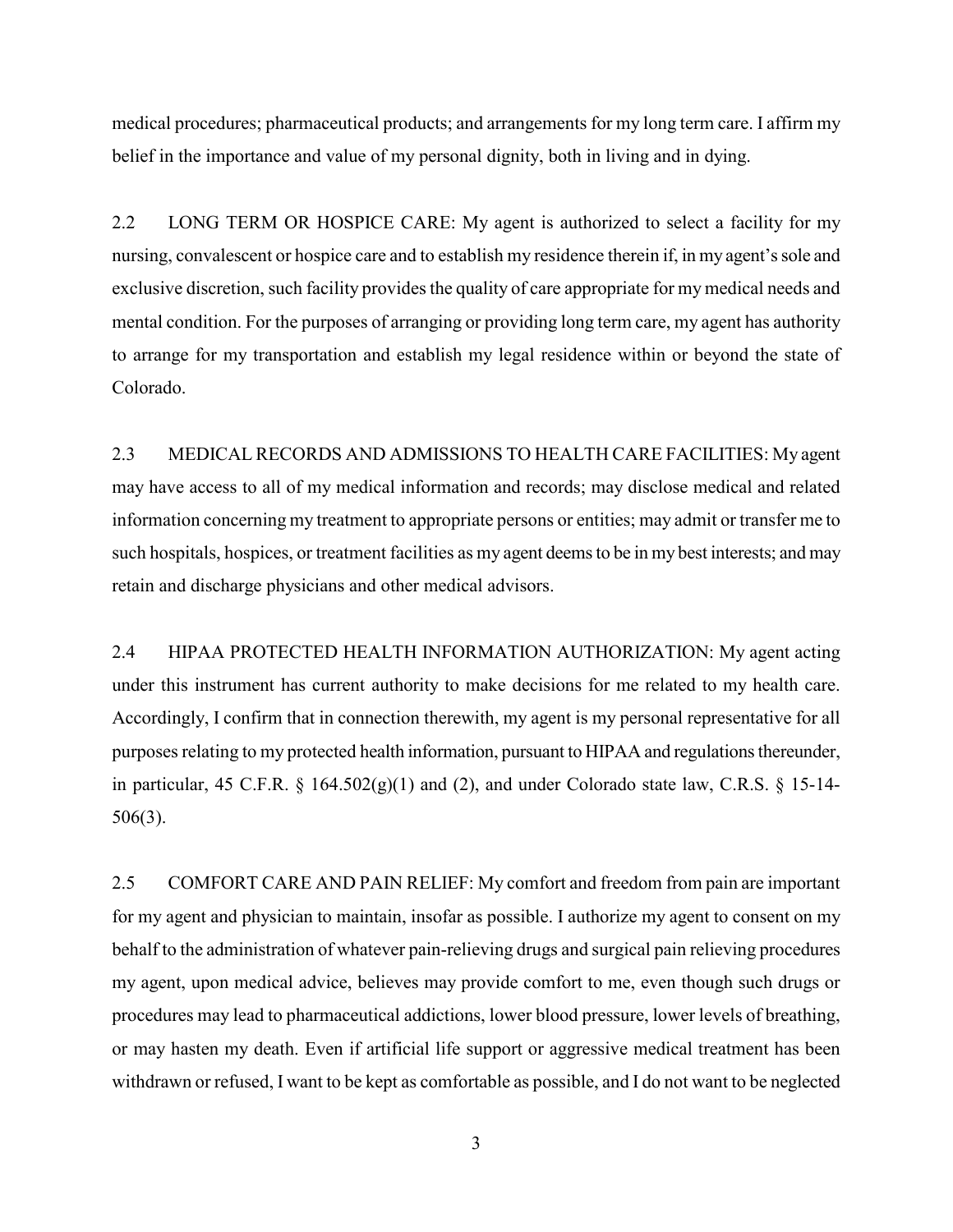by medical or nursing staff.

2.6 LIVING WILL: I have have not **(INITIAL ONLY ONE)** executed a living will declaration under the laws of the state of  $\blacksquare$ . To the extent that any provisions of this medical durable power of attorney are deemed to conflict with my living will, \_\_\_my agent's authority \_\_\_ my living will **(INITIAL ONLY ONE)** shall prevail.

If I become unconscious or incompetent in a state where my living will declaration or this medical durable power of attorney is not honored, I authorize my agent to transport me or arrange for my transportation to a jurisdiction where my medical directives will be enforceable.

2.7 ANATOMICAL GIFTS: I hereby authorize the following acts with regard to donation of my organs, tissue, bone, corneas, and other components of my body:

\_\_\_\_\_ I authorize my agent to make anatomical gifts on my behalf for the limited purpose of transplantation, which shall take effect upon my death, to such persons and organizations as my agent shall deem appropriate, and to execute such instruments and perform such acts as may be necessary, appropriate, incidental, or convenient in connection with such gifts.

I authorize my agent to make anatomical gifts on my behalf for the limited purpose of transplantation to members of my immediate family, and to execute such instruments and perform such acts as may be necessary, appropriate, incidental, or convenient in connection with such gifts.

I authorize my agent to make anatomical gifts on my behalf for purposes of medical research, and to execute such instruments and perform such acts as may be necessary, appropriate, incidental, or convenient in connection with such gifts.

I do not authorize my agent to make any anatomical gifts on my behalf following my death.

## **ARTICLE 3 – LEGAL AND ADMINISTRATIVE POWERS AND PROVISIONS**

3.1 GUARDIAN: The authority conferred upon my agent shall obviate the need for appointment of a guardian. However, should any proceeding commence for appointment of a guardian, I nominate my agent to act as guardian, without bond.

4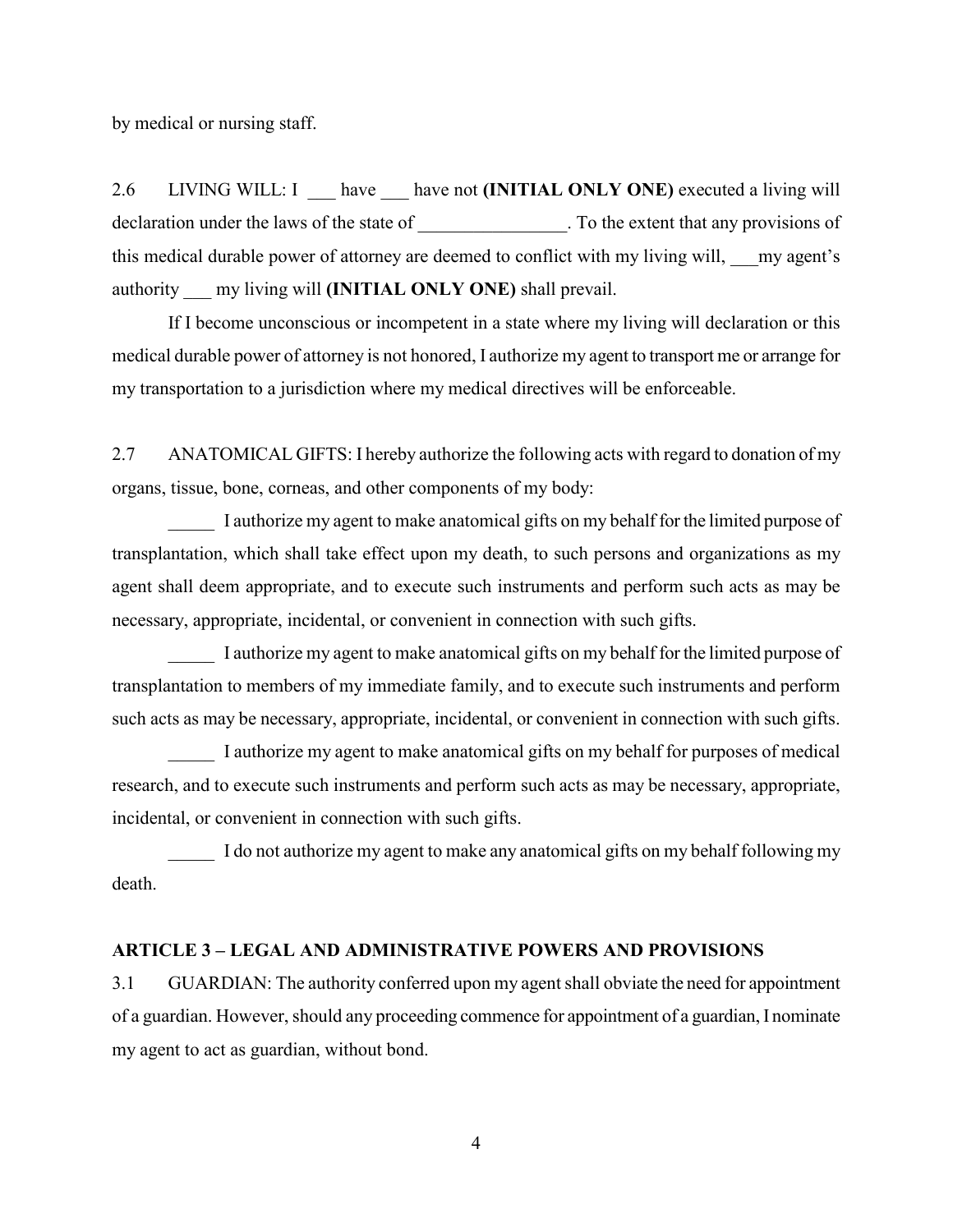3.2 THIRD-PARTY RELIANCE: Third parties shall accept as binding the instructions and decisions of my agent regarding my medical treatment. No person or medical facility or institution shall incur any liability to me or to my estate by complying with my agent's instructions. My agent is authorized to execute consents, waivers, and releases of liability on my behalf and on behalf of my estate to all medical personnel who comply with my agent's instructions. Furthermore, I authorize my agent to indemnify and hold harmless, at my expense, any third party who accepts and acts under this power of attorney, and I agree to be bound by any such indemnity entered into by my agent.

3.3 ENFORCEMENT BY AGENT: I authorize my agent to seek on my behalf and at my expense:

- a) A declaratory judgment from any court of competent jurisdiction interpreting the validity of this document or any of the acts authorized by this document, but such declaratory judgment shall not be necessary in order for my agent to perform any act authorized by this document; and/or
- b) An injunction requiring compliance with my agent's instructions by any person providing medical or personal care to me; and/or
- c) Actual and punitive damages against any person responsible for providing medical or personal care to me who willfully fails or refuses to follow my agent's instructions.

3.4 RELEASE OF AGENT'S PERSONAL LIABILITY: My agent shall not incur any personal liability to me or my estate arising from the reasonable exercise of discretion or performance of acts and duties relating to my medical treatment and personal care.

3.5 REIMBURSEMENT OF AGENT: My agent shall be entitled to reimbursement for all reasonable expenses arising from the performance of acts and duties relating to my medical treatment and personal care pursuant to this document.

3.6 COPIES EFFECTIVE AS ORIGINALS: Photocopies of this document shall be effective and enforceable as originals, and third parties shall be entitled to rely on photocopies of this document for the full force and effect of all stated terms.

5